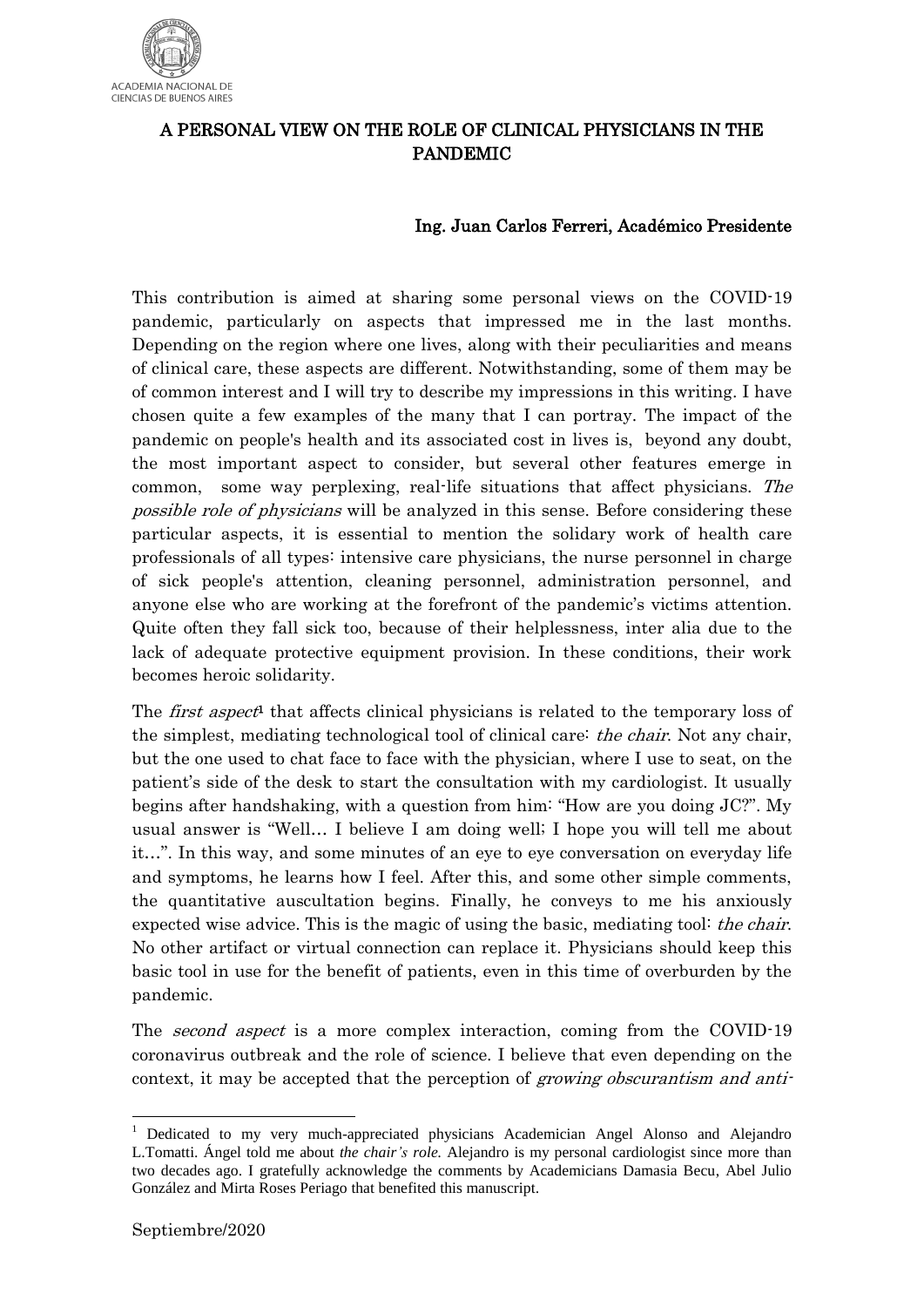

scientific attitudes in society is a commonplace among scientists. Examples of this may be a large number of followers of plane-earth theories taking part in meetings, the flourishment of esoteric rites and habits, and the participation of seers in public events or criminal investigations, just to mention a few. This is not new, and the advent of the Internet allowed the rebirth and spreading of these and other activities. Not the least among the motivations of the anti-scientific attitudes is a real need of setting up the ethical rules that must guide Artificial Intelligence developments; this is new and it is based on the near-future consequences of these advances on our lives, as perceived by the society, and has started –I would say- on wrong-foots: by confusing the intelligence with the conscience. The skepticism about the motivations of the advancement of science also helps to hide the real benefits of research and development. The avalanche of fake news, pseudo-experts presence in the mass media, the obvious rush of countries, companies, and laboratories to be first to get the vaccine, and other malpractices do not help to emphasize the real importance of the scientific method that must rule research. In this context, people become eager to learn about results on the development of a vaccine against the COVID-19 virus, but at last, and because of over-information, they become confused and disregard all the information. All scientists should engage in the promotion of scientific advancement according to the established rules. Physicians may help in this aim much more than anyone else because they have scientifically-based skills and are far more often in contact with people than scientists. It is an unexpected way to promote science and an imperative at this time of the pandemic.

Now, considering the physicians' lack of the question "How are you doing?", meaning, in this case, NO COVID-19 symptoms, leads to a *third aspect*. Depending on the place, an important fall in the number of consultations has been registered about common illnesses that cause thousands of deceases each year, like pulmonary infections and common flu, not to speak about delayed clinical treatments that have been suggested by clinical treatment institutions (private and public) and by physicians (too). The fall in vaccination of small children against measles also poses a threat to public health. Presumed expert physicians enrolled in anti-vaccination activism blogs, social nets and multimedia are the most harmful about health because of their high reach among the public. Persons are overly sensitive to the possibility of COVID-19´s virus contagion and abandon even cancer therapies, at the risk of losing their effectiveness. People, understandably, are refusing MRIs and CTs because they are afraid of contagion. Surgical interventions are also postponed, changing a controlled situation by a potential urgent one. In places where self-medication is usual and possible, many persons tend to diagnose themselves (often via the misuse of the Internet) instead of calling the physician. A partial solution to this situation by physicians could be to call patients under chronic treatment and suggest them to return to care. It seems that it is not a physician´s clear duty, especially in times of overburden by the pandemic, but this attitude may help to save many lives in these times of pandemic.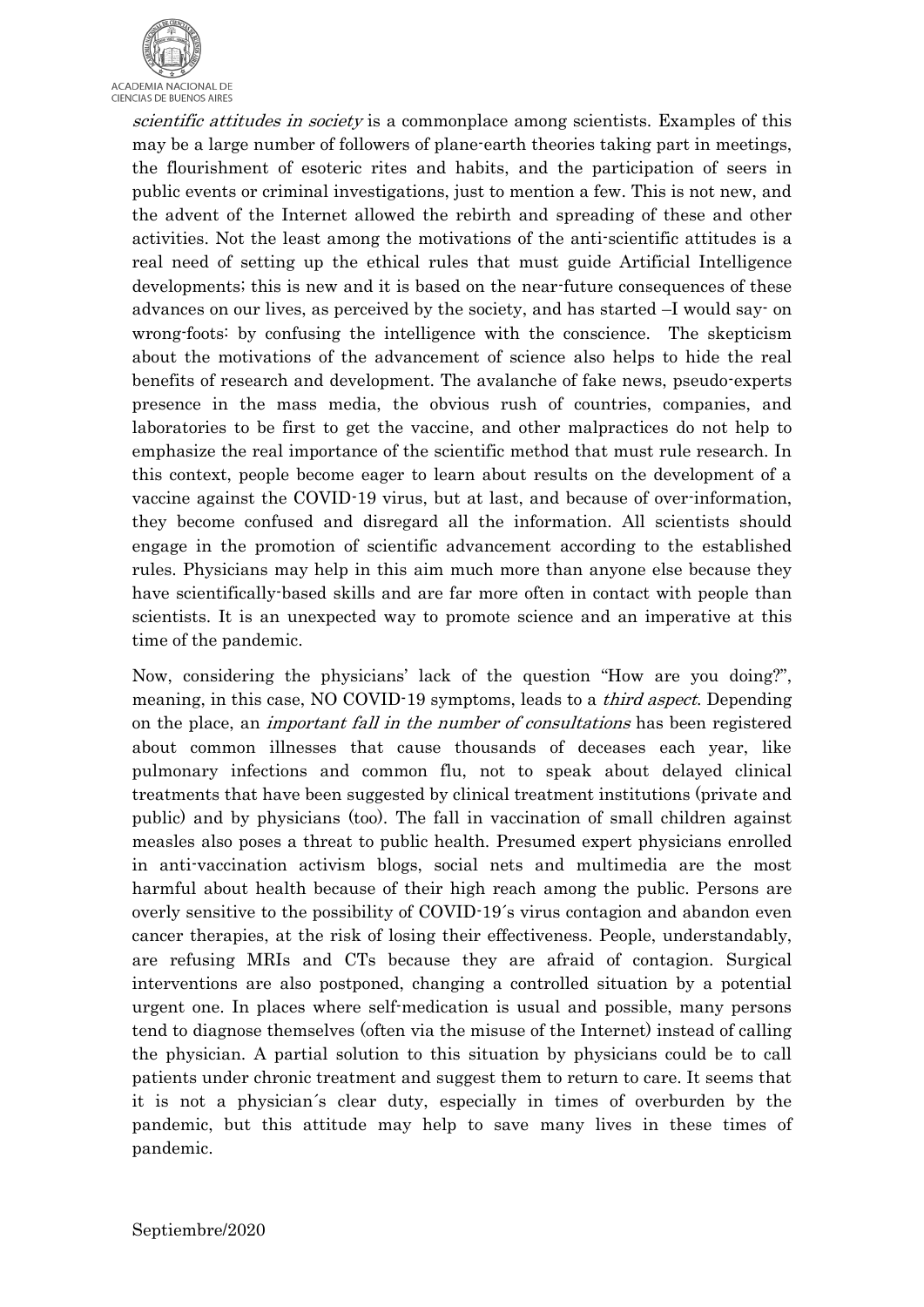

The *fourth aspect* deals with the deepening of *social inequity* that manifests in access to the Internet to continue elementary and secondary education outside the classrooms. Even in developed countries with a solid mid-class, the pandemic generates strong differences. Typically, in a family with three children, three laptops and rooms are needed because virtual lessons are delivered at the same time and some privacy, at least no surrounding noise, is needed for concentration and participation. In the case of families belonging to minorities or being economically marginalized, even the use of plain access to the Internet is not so common. In this way, poorer people get degraded education, with the so-added handicap. It may be argued that the loss of one year in twelve is not too much, but the consequences must be solved shortly. The inequity reflects also in the impossibility of parents to working remotely, in a home office context. This impacts in reduced income directly and leads to health care deficiencies, feedbacking the third *aspect*. It is an added charge for physicians.

The following and last aspect to be discussed, the *fifth one*, needs some understanding in common. In the first place (i), I strongly believe that any persons' life is invaluable because it is unique and irreplaceable. However, valuations are common in real life. Examples are different life insurance costs -a common feature of everyday life-; occupational protection criteria are usually different than those of the general public, namely according whether, for a given activity, a person is a worker or belongs to the public; moreover the worker acceptance of incurring higher risks is usually compensated by higher payment (another implicit valuation of a person's life). In the second place (ii), triage is also another example of valuations, the most difficult that physicians must face in times of a pandemic plus resource scarcity. Practice justification, (iii), is the third example to consider because of its ethical nature, meaning that the introduction of any practice must produce more benefits than harm to be justified.

We are now able to analyze what is a more subtle way of individuals' life valuation. It is the development of *hyper-personalized medicine*. It has been introduced about twenty years ago, in the form of N-of-1 trials for medical care. In this way, a nonconventional treatment -like drug prescription- may be applied many times to a single person, leading to success in some cases. Since the treatment is the responsibility of the physician and the evaluation of results depends on his criteria, it seems that the statistical significance of the treatment may be obviated. Knowledge of these situations passed on word of mouth leads to the popularization of such, almost magical, procedures. It depends on the ethical position of the physician whether to go forward. In the worst case, small, dedicated clinics profit on these procedures. The ethics of these procedures has been the subject of welldocumented discussions. In passing, it may be mentioned that the presentation of case problems of the type just considered, used to be quite common in clinical medicine meetings.

Recently, the concept of N-of-1 trials has been considered in another way. It consists of the application of a huge amount of monetary resources to the cure of one individual. Strict adherence to (i) above allows the analysis. Consequently, the criterion (iii) may be applied because the practice is justified. However, the cost of